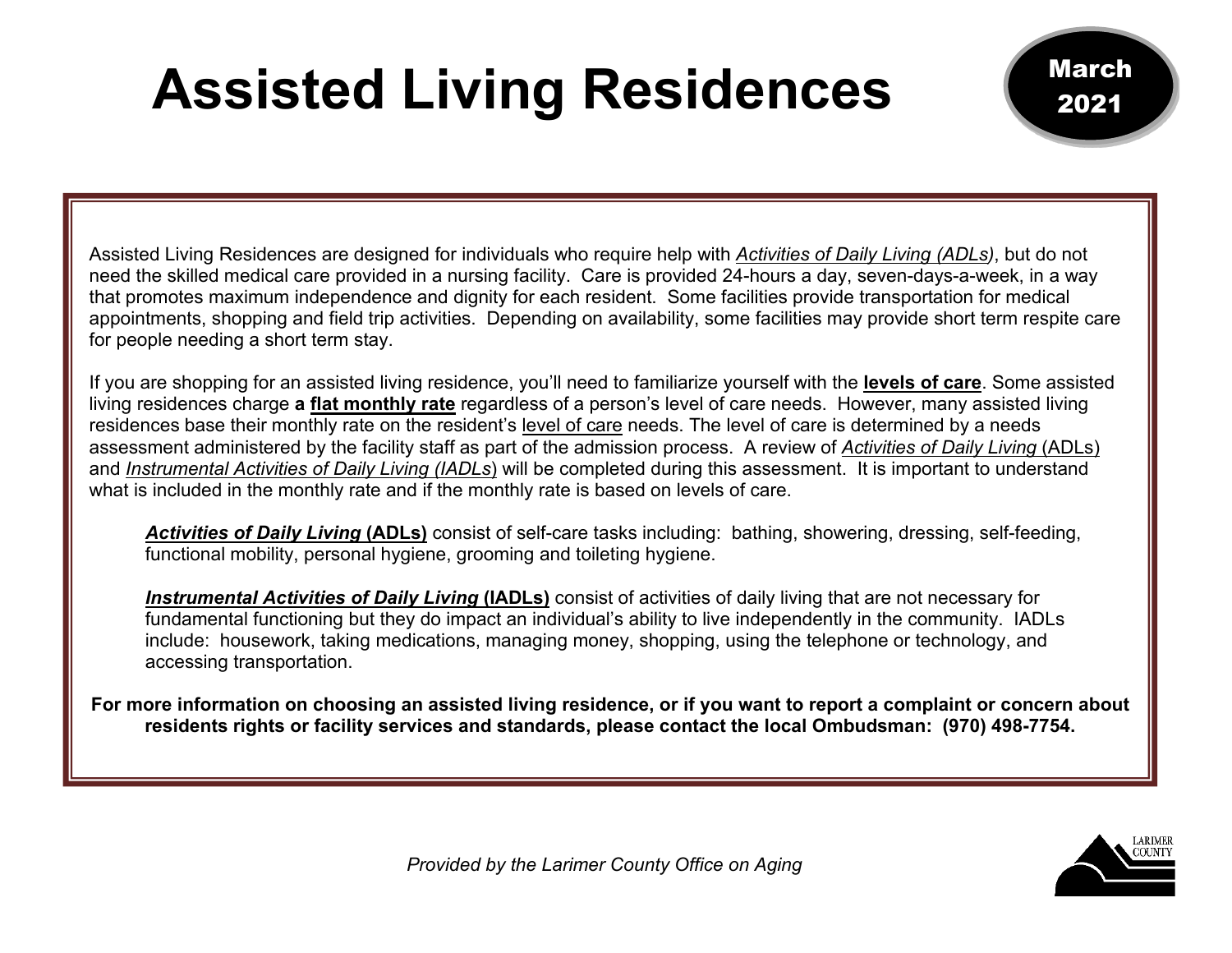| <b>Assisted Living</b><br><b>Residence</b>                                                                                                                  | <b>Flat Rate</b>      | <b>Monthly Rates</b><br>Levels of<br>Care | Secured<br>Memory     | <b>Facility Size</b><br><b>Licensed Bed Count</b><br>Private (P) or Shared (SH) | <b>Bath</b>        | <b>PACE</b> | <b>Accepts</b><br><b>Medicaid</b> |
|-------------------------------------------------------------------------------------------------------------------------------------------------------------|-----------------------|-------------------------------------------|-----------------------|---------------------------------------------------------------------------------|--------------------|-------------|-----------------------------------|
| <b>AppleLeaf Assisted Living</b><br>1328 1st Street<br>Berthoud, CO 80513<br>970-532-2600<br>www.appleleafassistedliving.com                                | \$3,150               | N/A                                       | N/A                   | 12<br>$\mathsf{P}$                                                              | $\mathsf{P}$       | <b>No</b>   | <b>Yes</b>                        |
| <b>Aspen House Assisted Living</b><br><b>Aspen House II</b><br>2224 E 11th Street<br>Loveland, CO 80537<br>970-635-9800<br>www.aspenhouseassistedliving.org | N/A                   | Varies                                    | \$6,800               | 80<br>P and SH                                                                  | P                  | <b>Yes</b>  | <b>No</b>                         |
| <b>Aspyre Rock Creek</b><br>3150 Rock Creek Drive<br>Fort Collins, CO 80528<br>970-372-5838<br>www.aspyrerockcreek.com                                      | N/A                   | N/A                                       | $$5,250 -$<br>\$6,045 | 64<br>$\mathsf{P}$                                                              | P and<br><b>SH</b> | <b>No</b>   | <b>No</b>                         |
| <b>Brookdale Fort Collins</b><br>1002 Rule Drive                                                                                                            | $$3,970 -$<br>\$4,960 | Varies                                    | N/A                   | 80<br>$\mathsf{P}$                                                              | P                  | <b>Yes</b>  | <b>No</b>                         |
| <b>Brookdale Fort Collins Memory Care</b><br>1008 Rule Drive<br>Fort Collins, CO 80525<br>970-229-9777<br>www.brookdale.com                                 | N/A                   | \$1,065<br>Max                            | $$6,570 -$<br>\$7,350 | 62<br>P                                                                         | $\mathsf{P}$       | <b>Yes</b>  | <b>No</b>                         |
| <b>Brookdale Mariana Butte</b><br>215 Shupe Circle<br>Loveland, CO 80537<br>970-622-0012<br>www.brookdale.com                                               | N/A                   | N/A                                       | \$7,120               | 105<br>$\mathsf{P}$                                                             | P                  | <b>No</b>   | <b>No</b>                         |
| <b>Brookdale North Loveland</b><br>2895 N Empire Avenue<br>Loveland, CO 80538<br>970-667-9500<br>www.brookdale.com                                          | $$3,130 -$<br>\$3,970 | Varies                                    | N/A                   | 60<br>$\mathsf{P}$                                                              | $\mathsf{P}$       | <b>Yes</b>  | <b>No</b>                         |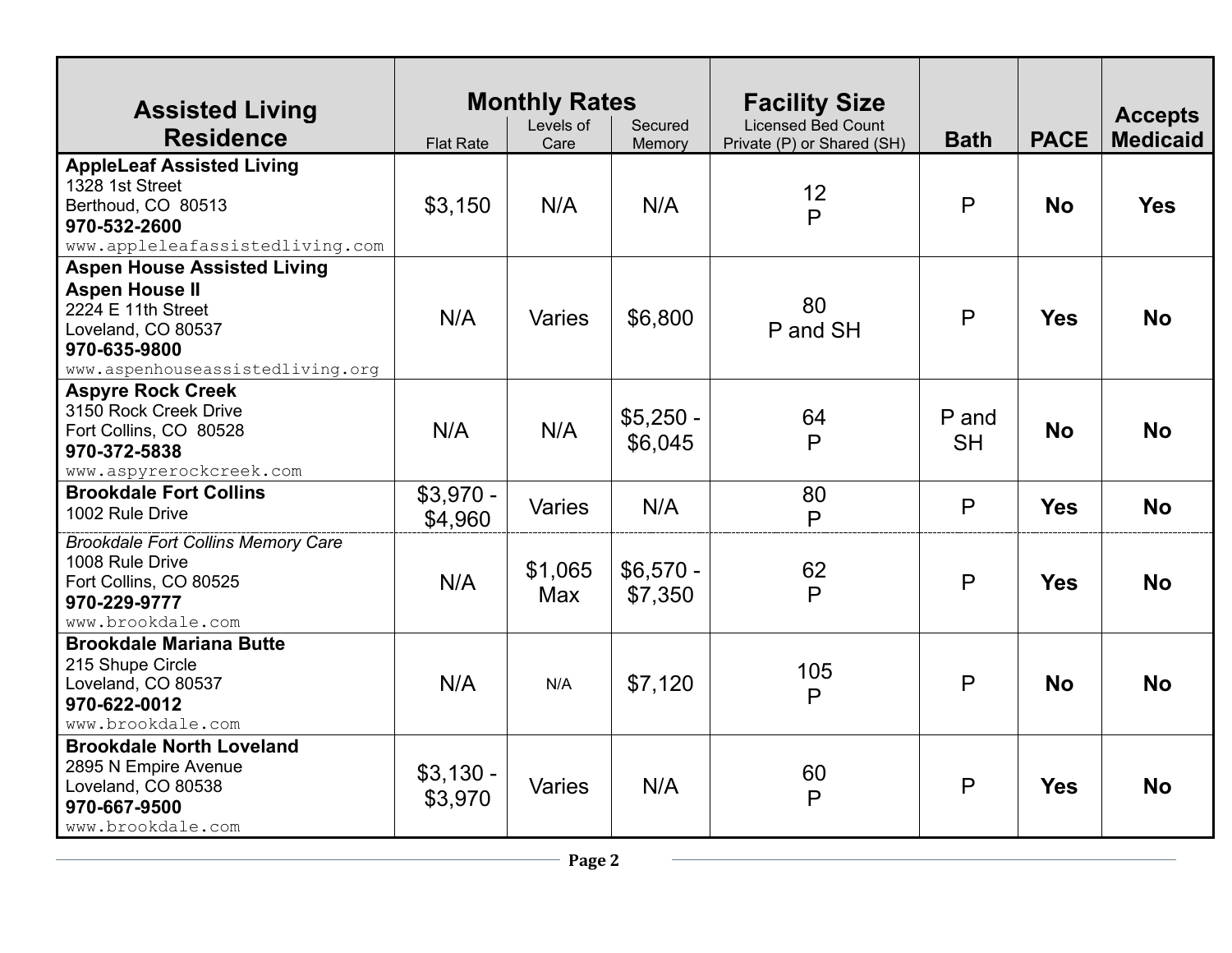| <b>Assisted Living</b>                                                                                                               |                       | <b>Monthly Rates</b>  |                   | <b>Facility Size</b>                                    |                                        |                               |                                   |
|--------------------------------------------------------------------------------------------------------------------------------------|-----------------------|-----------------------|-------------------|---------------------------------------------------------|----------------------------------------|-------------------------------|-----------------------------------|
| <b>Residence</b>                                                                                                                     | <b>Flat Rate</b>      | Levels of<br>Care     | Secured<br>Memory | <b>Licensed Bed Count</b><br>Private (P) or Shared (SH) | <b>Bath</b>                            | <b>Accepts</b><br><b>PACE</b> | <b>Accepts</b><br><b>Medicaid</b> |
| <b>Center at Rock Creek</b><br>4880 Ziegler Road<br>Fort Collins, CO 80528<br>970-893-4757<br>www.thesuiteshc.com                    | $$3,600 -$<br>\$4,950 | $$1,000 -$<br>\$2,000 | N/A               | 21<br>$\mathsf{P}$                                      | $\mathsf{P}$                           | <b>Yes</b>                    | <b>No</b>                         |
| <b>Collinwood Assisted Living</b><br>5055 S Lemay Avenue<br>Fort Collins, CO 80525<br>970-223-3552<br>www.bethesdaseniorliving.com   | $$2,990 -$<br>\$6,225 | $$300 -$<br>\$3,000   | \$6,185           | 107<br>P and SH                                         | $\mathsf{P}$                           | <b>Yes</b>                    | <b>Yes</b>                        |
| <b>The Courtyard of Loveland</b><br>605 California Avenue<br>Loveland, CO 80537<br>970-667-3342                                      | $$2,800 -$<br>\$3,800 | Up to<br>\$350        | N/A               | 44<br>P and SH                                          | P                                      | <b>Yes</b>                    | <b>Yes</b>                        |
| <b>Eagles Nest Assisted Living</b><br>1026 Salmon Run<br>Fort Collins, CO 80524<br>970-493-1073<br>www.eaglesnestal.com              | N/A                   | $$3,800 -$<br>\$5,800 | N/A               | 8<br>P and SH                                           | P and<br><b>SH</b>                     | <b>No</b>                     | <b>No</b>                         |
| <b>Fox Meadows Assisted Living</b><br>4021 Spruce Drive<br>Fort Collins, CO 80526<br>970-449-4472<br>www.assistedlivingftcollins.com | N/A                   | $$3,000 -$<br>\$6,500 | N/A               | 8<br>P and SH                                           | <b>SH</b>                              | <b>Yes</b>                    | <b>No</b>                         |
| <b>Garden Square at Spring Creek</b><br>1000 E. Stuart Street<br>Fort Collins, CO 80525<br>970-494-3253<br>www.savaseniorcare.com    | \$3,000               | Up to<br>\$500        | N/A               | 62<br>P and SH                                          | P<br>(Toilet)<br><b>SH</b><br>(Shower) | <b>No</b>                     | <b>Yes</b>                        |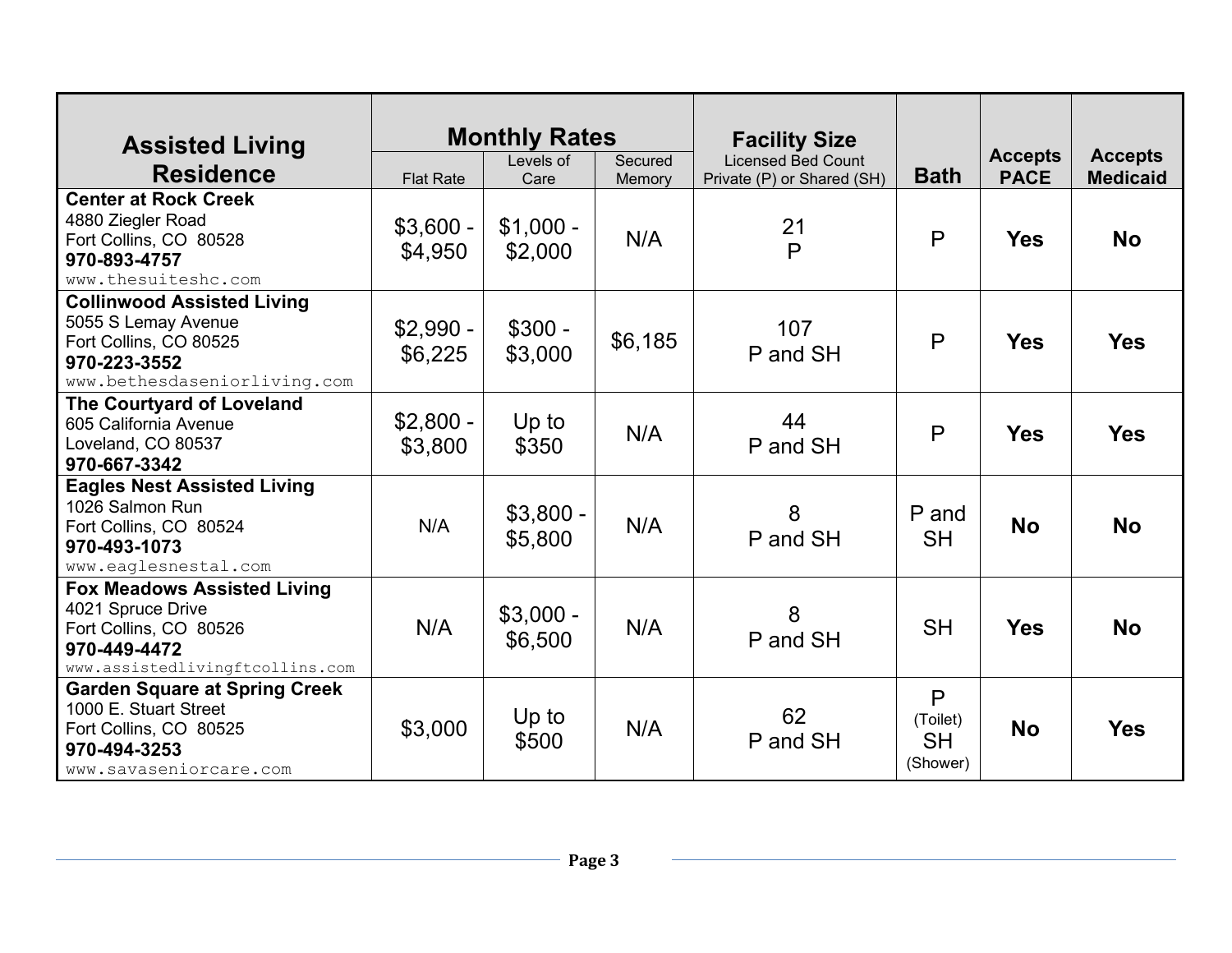| <b>Assisted Living</b><br><b>Residence</b>                                                                                                       | <b>Flat Rate</b>      | <b>Monthly Rates</b><br>Levels of<br>Care | Secured<br>Memory | <b>Facility Size</b><br><b>Licensed Bed Count</b><br>Private (P) or Shared (SH) | <b>Bath</b> | <b>Accepts</b><br><b>PACE</b> | <b>Accepts</b><br><b>Medicaid</b> |
|--------------------------------------------------------------------------------------------------------------------------------------------------|-----------------------|-------------------------------------------|-------------------|---------------------------------------------------------------------------------|-------------|-------------------------------|-----------------------------------|
| <b>Good Samaritan Society Estes Park</b><br>Village<br>1901 Ptarmigan Trail<br>Estes Park, CO 80517<br>970-577-7700<br>www.good-sam.com          | $$5,050 -$<br>\$6,565 | <b>Varies</b>                             | N/A               | 30<br>P                                                                         | P           | <b>No</b>                     | <b>No</b>                         |
| <b>Good Samaritan Society Fort</b><br><b>Collins Village</b><br>508 W. Trilby Road<br>Fort Collins, CO 80525<br>970-226-4909<br>www.good-sam.com | N/A                   | $$4,263-$<br>\$5,082                      | N/A               | 28<br>P                                                                         | P           | <b>Yes</b>                    | <b>No</b>                         |
| <b>Good Samaritan Society Loveland</b><br>Village<br>2101 S Garfield Avenue<br>Loveland, CO 80537<br>970-669-3100<br>www.good-sam.com            | N/A                   | $$4,125-$<br>\$5,050                      | N/A               | 60<br>P                                                                         | P           | <b>No</b>                     | <b>No</b>                         |
| <b>Heritage Haus</b><br>208 SE 19th Street<br>Loveland, CO 80537<br>970-669-5616                                                                 | \$2,270               | N/A                                       | N/A               | 18<br><b>SH</b>                                                                 | <b>SH</b>   | <b>Yes</b>                    | <b>Yes</b>                        |
| <b>The Hillcrest</b><br>535 N Douglas Avenue<br>Loveland, CO 80537<br>970-593-9800<br>www.mbkseniorliving.com                                    | $$4,500 -$<br>\$5,500 | $$500 -$<br>\$2,550                       | \$7,555           | 30<br>P                                                                         | P           | <b>No</b>                     | <b>No</b>                         |
| <b>Joneses Assisted Living</b><br>2127 Eagle Drive<br>Loveland, CO 80537<br>970-663-2226                                                         | \$2,650               | N/A                                       | N/A               | 8<br>P and SH                                                                   | <b>SH</b>   | <b>No</b>                     | <b>Yes</b>                        |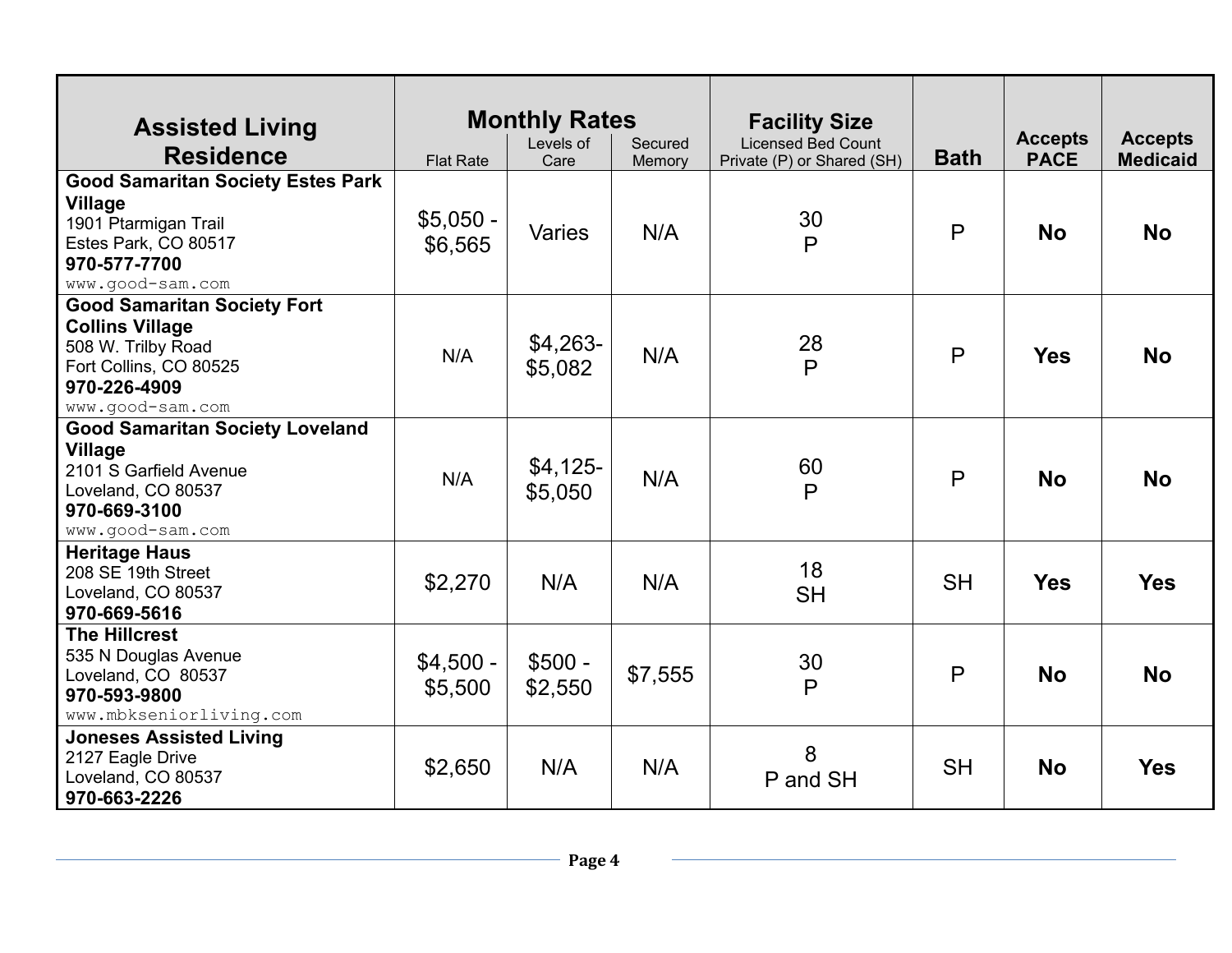| <b>Assisted Living</b><br><b>Residence</b>                                                                                                                     | <b>Flat Rate</b>      | <b>Monthly Rates</b><br>Levels of<br>Care | Secured<br>Memory    | <b>Facility Size</b><br><b>Licensed Bed Count</b><br>Private (P) or Shared<br>(SH) | <b>Bath</b>        | <b>Accepts</b><br><b>PACE</b> | <b>Accepts</b><br><b>Medicaid</b> |
|----------------------------------------------------------------------------------------------------------------------------------------------------------------|-----------------------|-------------------------------------------|----------------------|------------------------------------------------------------------------------------|--------------------|-------------------------------|-----------------------------------|
| <b>Lakeview Commons</b><br>1422 W 29th Street<br>Loveland, CO 80538<br>970-278-4000<br>www.columbinehealthfacilites.com<br>/lakeview-commons                   | $$4,415-$<br>\$5,975  | N/A                                       | N/A                  | 54<br>$\mathsf{P}$                                                                 | $\mathsf{P}$       | <b>No</b>                     | <b>Yes</b>                        |
| <b>Live to Assist</b><br>2914 W Prospect Road<br>Fort Collins, CO 80526<br>970-224-1400<br>www.livetoassist.net                                                | N/A                   | $$3,700 -$<br>\$5,500                     | N/A                  | 8<br>$\mathsf{P}$                                                                  | <b>SH</b>          | <b>Yes</b>                    | <b>No</b>                         |
| <b>Loveland House Assisted Living</b><br>2115 Eagle Drive<br>Loveland, CO 80537<br>970-663-2223                                                                | \$2,600               | N/A                                       | N/A                  | 8<br>P and SH                                                                      | <b>SH</b>          | <b>Yes</b>                    | <b>Yes</b>                        |
| <b>MacKenzie Place</b><br>4750 Pleasant Oak Drive<br>Fort Collins, CO 80525<br>970-207-1939<br>www.mackenzieplace.com                                          | $$5,000 -$<br>\$7,000 | $$950 -$<br>\$2,900                       | $$5,400-$<br>\$6,000 | 61<br>$\mathsf{P}$                                                                 | P                  | <b>No</b>                     | <b>No</b>                         |
| <b>Monarch Greens Assisted Living</b><br>1725 Lakeview Drive<br>Fort Collins, CO 80524<br>970-449-5644<br>www.ahome4life.com/monarch-<br>greens                | N/A                   | $$4,000 -$<br>\$6,500                     | N/A                  | 8<br>P and SH                                                                      | P and<br><b>SH</b> | <b>Yes</b>                    | <b>Yes</b>                        |
| <b>Morningstar Senior Living of Fort</b><br><b>Collins</b><br>3509 Lockwood Drive<br>Fort Collins, CO 80525<br>970-999-8790<br>www.morningstarseniorliving.com | $$4,863 -$<br>\$6,589 | Varies                                    | \$7,256<br>\$8,293   | 96<br>P                                                                            | P                  | <b>No</b>                     | <b>No</b>                         |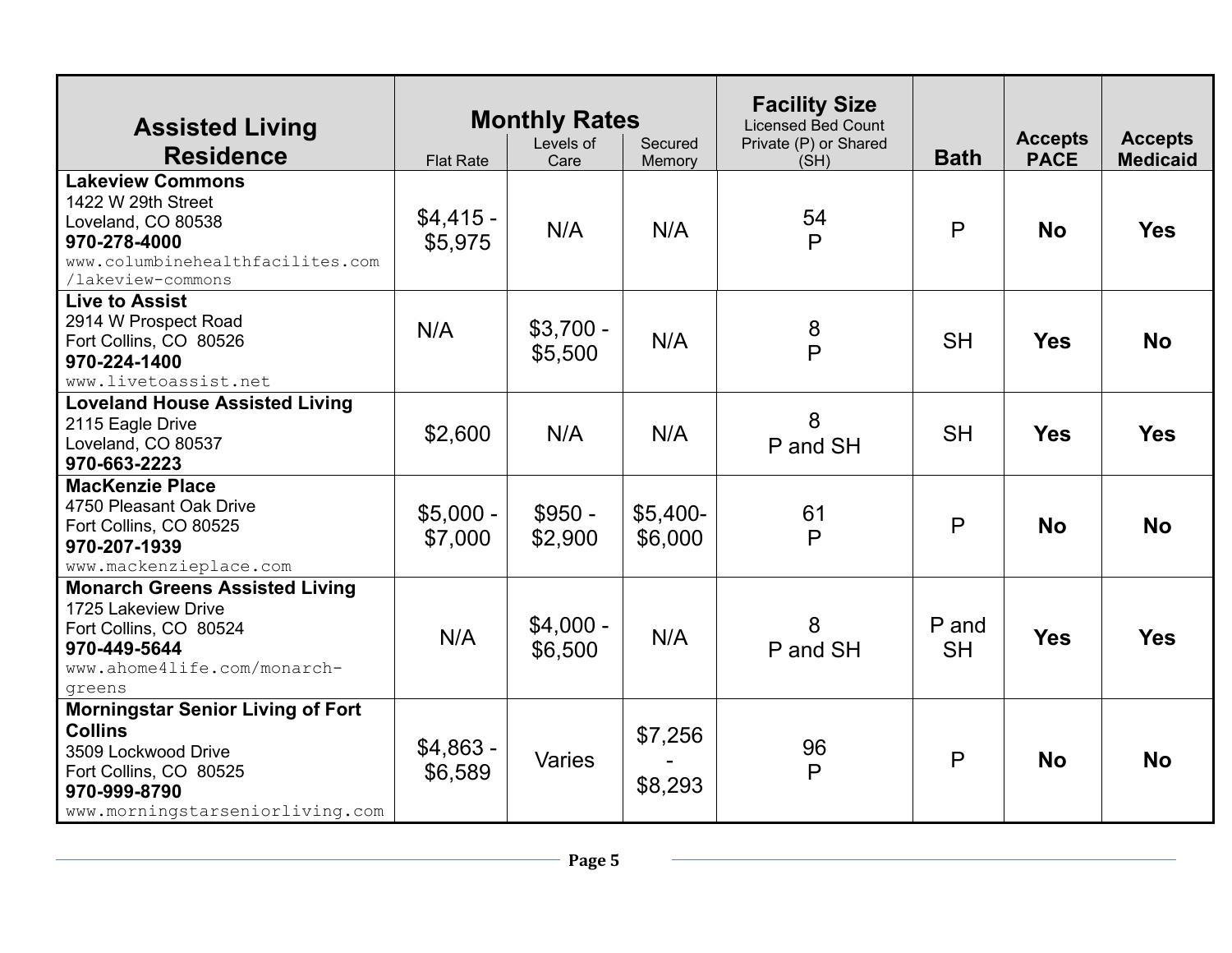| <b>Assisted Living</b>                                                                                                                  | <b>Monthly Rates</b>  |                      |                       | <b>Facility Size</b><br><b>Licensed Bed Count</b> |                    | <b>Accepts</b> | <b>Accepts</b>  |
|-----------------------------------------------------------------------------------------------------------------------------------------|-----------------------|----------------------|-----------------------|---------------------------------------------------|--------------------|----------------|-----------------|
| <b>Residence</b>                                                                                                                        | <b>Flat Rate</b>      | Levels of<br>Care    | Secured<br>Memory     | Private (P) or Shared<br>(SH)                     | <b>Bath</b>        | <b>PACE</b>    | <b>Medicaid</b> |
| <b>New Mercer Commons</b><br>900 Centre Avenue<br>Fort Collins, CO 80526<br>970-495-1000<br>www.columbinehealth.com                     | $$3,190-$<br>\$7,150  | N/A                  | $$5,340 -$<br>\$6,925 | 120<br>P and SH                                   | P and<br><b>SH</b> | <b>No</b>      | <b>No</b>       |
| <b>Park Regency Loveland</b><br>1875 Fall River Drive<br>Loveland, CO 80538<br>970-461-1100<br>www.parkregencyloveland.org              | $$2,730 -$<br>\$5,270 | $$700 -$<br>\$2,200  | N/A                   | 129<br>$\mathsf{P}$                               | $\mathsf{P}$       | <b>Yes</b>     | <b>Yes</b>      |
| <b>Prestige Living</b><br>700 Greenbriar Drive<br>Fort Collins, CO 80524<br>970-308-2713<br>www.prestigeassistedliving.com              | $$3,000-$<br>\$4,000  | N/A                  | N/A                   | 8<br>P and SH                                     | P and<br><b>SH</b> | <b>No</b>      | <b>No</b>       |
| <b>Primrose Place</b><br>1330 E 1st Street<br>Loveland, CO 80537<br>970-667-5962                                                        | \$2,270               | N/A                  | N/A                   | 18<br><b>SH</b>                                   | <b>SH</b>          | <b>Yes</b>     | <b>Yes</b>      |
| The Residence at Oakridge<br>4750 Wheaton Drive<br>Fort Collins, CO 80525<br>970-229-5800<br>www.NHAconsulting.com                      | $$2,995 -$<br>\$3,550 | \$375                | N/A                   | 68<br>P and SH                                    | P and<br><b>SH</b> | <b>No</b>      | <b>Yes</b>      |
| <b>Seneca House Residential Assisted</b><br>Living<br>4406 Seneca Street<br>Fort Collins, CO 80525<br>970-795-8600<br>www.senecaral.com | N/A                   | $$3,200-$<br>\$6,500 | N/A                   | 8<br>P                                            | P and<br><b>SH</b> | <b>Yes</b>     | <b>No</b>       |